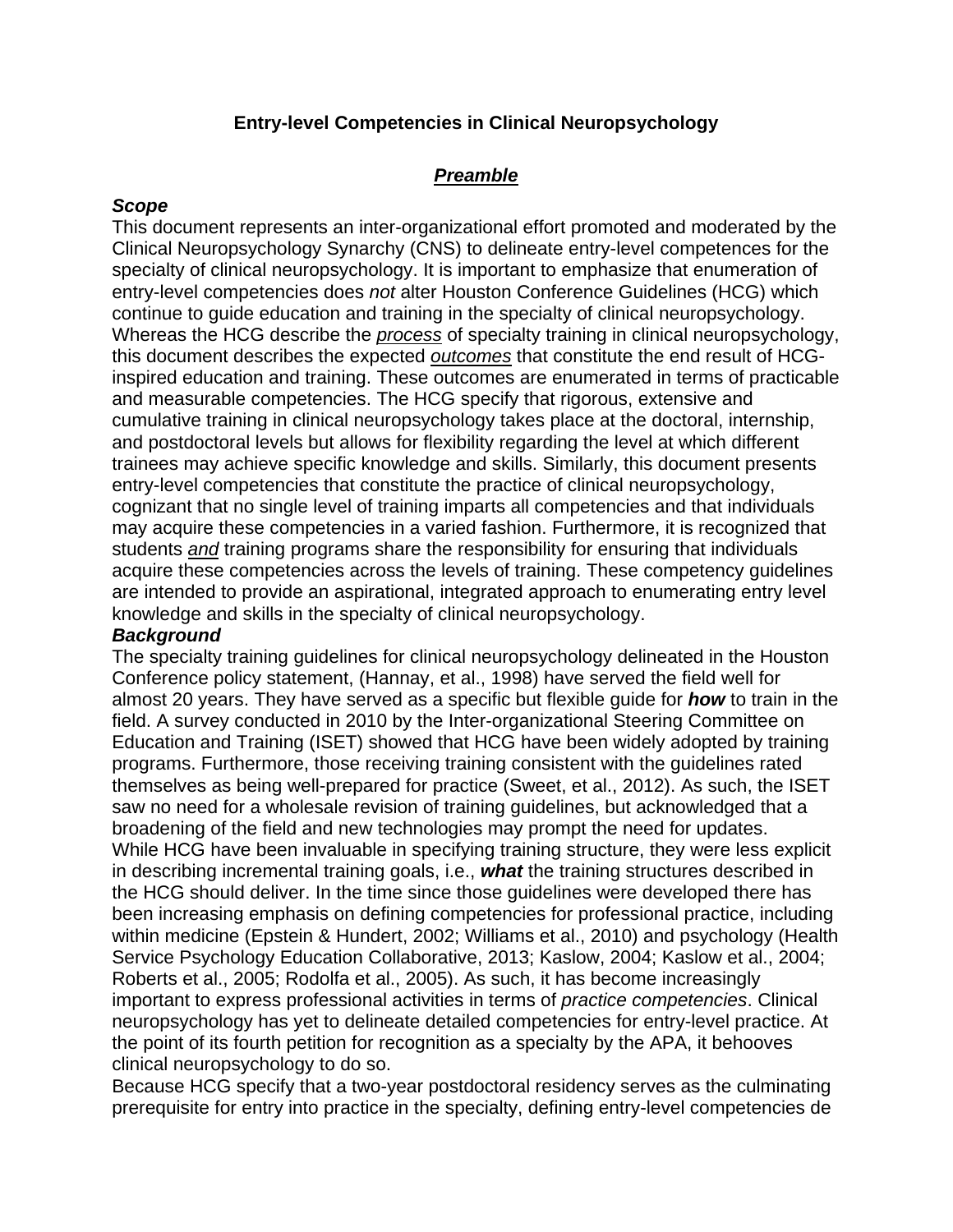facto defines the competencies expected of trainees at the completion of the postdoctoral residency, with career-long continuing education to maintain competency. Enumeration of these entry-level competencies will have the following benefits:

- Serve as a helpful resource for training programs, especially programs seeking accreditation at the postdoctoral level. Common materials could also be developed that greatly streamline the process of initiating and maintaining accreditation.
- Enhance the process of specialty credentialing of clinical neuropsychologists.
- Provide a framework for more senior clinical neuropsychologists to consider continuing education opportunities.
- Serve to identify the unique knowledge, skills, and abilities of clinical neuropsychologists that will enhance broad advocacy efforts in a changing healthcare environment.

## *Process*

An initial effort to develop entry-level competencies was made by Rey-Casserly, Roper, and Bauer (2012) in *Professional Psychology: Research and Practice*. Those competencies were reviewed in detail by a task force established by the Clinical Neuropsychology Synarchy (CNS) which included Glenn Smith, CNS Chair, Neil Pliskin, SCN President, Paula Shear, SCN Past-President, Celiane Rey-Casserly, past Chair of the APA Committee on Accreditation, and Brad Roper, Chair of the SCN Education Advisory Committee, resulting in several wording changes from the original article. This first revision of the document was forwarded to all CNS member organizations on 1/4/2015 inviting comment. Initial reactions to the competencies were discussed at the CNS meeting in Denver in February, 2015. Organizations then provided feedback in earnest over the course of the ensuing year. These comments were coalesced by Dr. Roper and discussed at the CNS annual meeting in Boston in February of 2016. At that meeting a subcommittee was formed to finalize integration of member organizations' contributions into the competency documents. A second revision was submitted to all member organizations in the spring of 2016 requesting that the organizations affirm the committee's accommodation of their input. The final document will be included along with our petition for continued recognition as a specialty area to the Commission for the Recognition of Specialties and Proficiencies in Professional Psychology (CRSPPP) at the end of 2016.

## *Structure*

The competencies are organized into eight *foundational* competencies that cross multiple areas of practice (Table 1), and seven *functional* competencies pertaining to specific domains of practice (Tables 2-8). These specific competencies in clinical neuropsychology build on foundational and functional competencies attained in professional psychology doctoral training, in many cases describing the application of generic health service psychology competencies (Health Service Psychology Education Collaborative, 2013; Kaslow, 2004; Kaslow et al., 2004; Roberts et al., 2005; Rodolfa et al., 2005) in the field of clinical neuropsychology. The functional competencies are organized into elements that are knowledge-based and elements that are skill-based. Clinical neuropsychologists will not employ or demonstrate all competencies equally over the course of their careers. For example, some neuropsychologists may focus primarily on assessment in their practice and demonstrate intervention skills in the context of recommending treatment plans and some neuropsychologists in independent practice may not engage in formal academic teaching, but will be involved in educating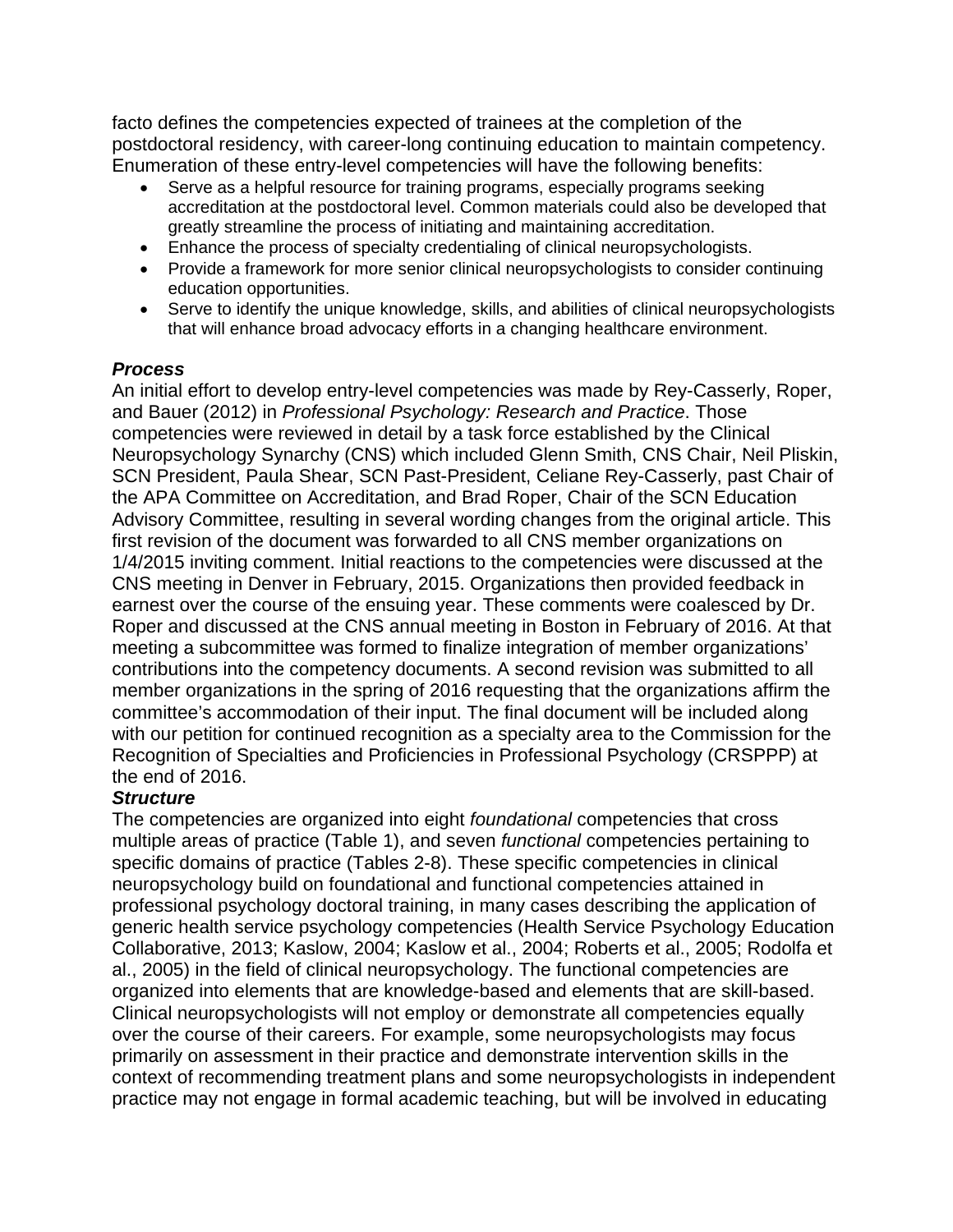patients/families and the community. However, at entry into specialty practice, it is expected that they will possess all competencies and be able to demonstrate the competency elements listed in the tables.

#### *Measurement*

Consistent with HCG, the entry level for practice begins after completion of an APA/CPA-accredited doctoral training program, APA/CPA-accredited internship, and a two-year postdoctoral residency. As discussed above, HCG specifies that training relevant to clinical neuropsychology take place at all levels, and the entry-level competencies provided herein are directly relevant to the endpoint of formal training. Each level of training already incorporates its own forms of interval competency assessments. These start with candidate evaluations leading to graduate school admission, evolve through course exams and grades, qualifying exams, dissertation defenses, practica, internship, and post-doc supervisors' ratings, and culminate via passing written, practice sample, and oral board examinations. However, the enumeration of competencies will undoubtedly spark interest in developing comprehensive systems of measuring and tracking trainee progress across the sequence of training. Although assessing competency is not part of the current effort, programs and/or organizations may find the entry-level competencies helpful in developing such systems for their own use.

#### **References**

Epstein, R. M., & Hundert, E. M. (2002). Defining and assessing professional competence. *Journal of the American Medical Association, 287,* 226-235.

Hannay, H. J., Bieliauskas, L. A., Crosson, B., Hammeke, T., Hamsher, K. D., & Koffler, S. P. (1998). The Houston Conference on Specialty Education and Training in Clinical Neuropsychology. *Archives of Clinical Neuropsychology, 13,* 160–166.

Health Service Psychology Education Collaborative. (2013). Professional psychology in health care services: A blueprint for education and training. *American Psychologist, 68,* 411–426.

Kaslow, N. J. (2004). Competencies in professional psychology. *American Psychologist, 59,* 774-781.

Kaslow, N. J., Borden, K. A., Collins, F. L., Forrest, L., Illfelder-Kaye, J., Nelson, P. D., et al. (2004). Competencies Conference: Future directions in education and credentialing in professional psychology. *Journal of Clinical Psychology, 80,* 699-712.

Rey–Casserly, C., Roper, B. L., & Bauer, R. M. (2012). Application of a Competency Model to Clinical Neuropsychology. *Professional Psychology: Research and Practice, 43,* 422–431.

Roberts, M. C., Borden, K. A., & Christiansen, M. (2005). Toward a culture of competence: Assessment of competence in the education and careers of professional psychologists. *Professional Psychology: Research and Practice, 36,* 355-361.

Rodolfa, E. R., Bent, R. J., Eisman, E., Nelson, P. D., Rehm, L., & Ritchie, P. (2005). A cube model for competency development: Implications for psychology educators and regulators. *Professional Psychology: Research and Practice, 36,* 347-354.

Sweet, J.J., Perry, W., Ruff, R.M., Shear, P.K., & Guidotti Breting, L.M. (2012). The Inter-Organizational Summit on Education and Training (ISET) 2010 Survey on the influence of the Houston Conference Training Guidelines. *The Clinical*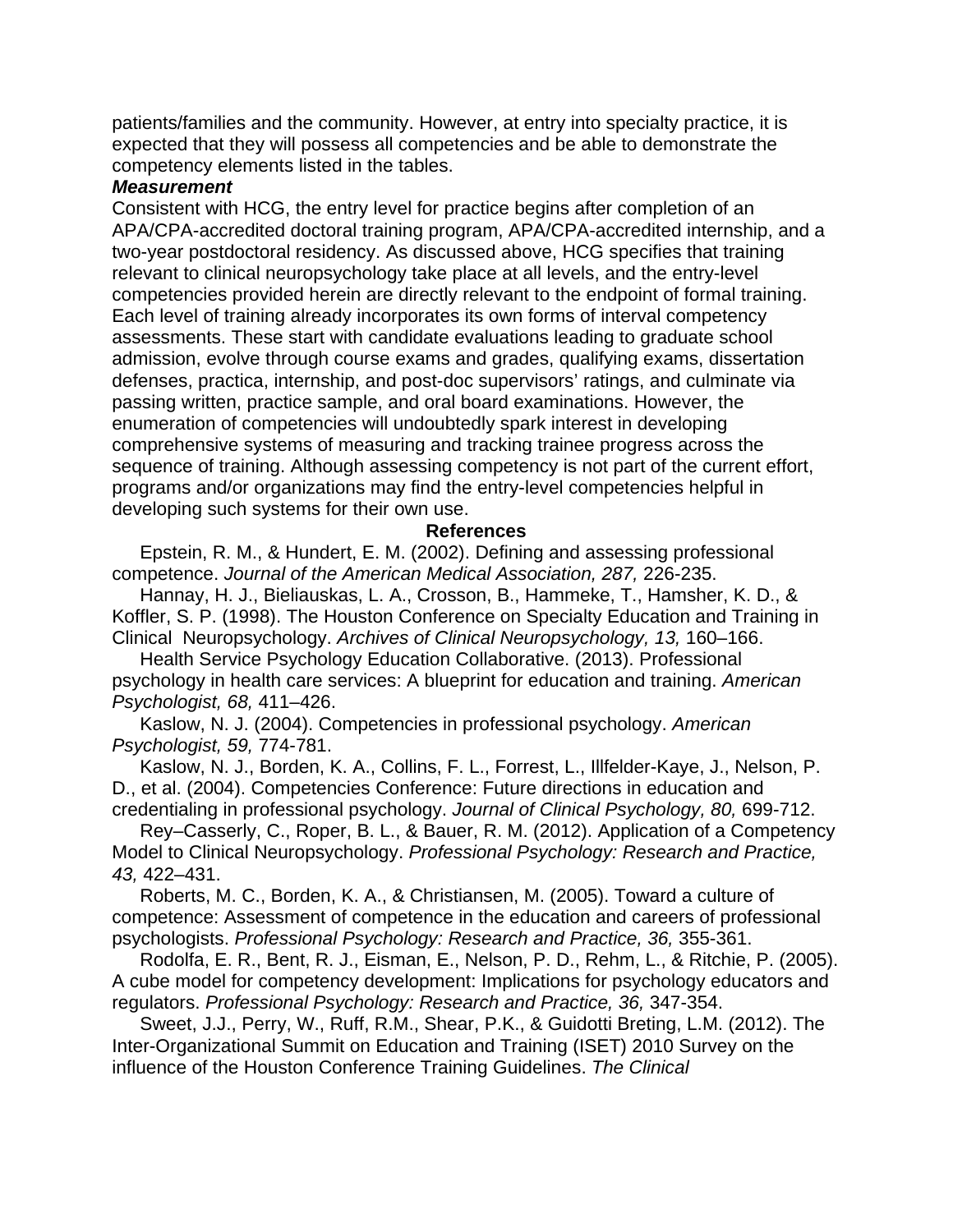*Neuropsychologist, 26,* 1055–1076 (Published simultaneously in *Archives of Clinical Neuropsychology*).

Williams B.C., Warshaw G., Fabiny A.R., et al. (2010). Medicine in the 21st century: Recommended essential geriatrics competencies for internal medicine and family medicine residents. *Journal of Graduate Medical Education, 2,* 373–83.

**Appendix: Competencies for Entry-level Clinical Neuropsychology Practice**

Table 1: *Foundational Competencies Unique to Clinical Neuropsychology but Common Across* 

*Functional Domains*

| Cluster/Foundational<br>Domain             | Competency encompassed by domain                                                                                                                                                                                                                                                                                                                                                                                                                                                                                                                                                                                                                                                                                                                                                                                                                                                                                                                                                                                                                                                                                                                                                                                                                                                                                                                      |
|--------------------------------------------|-------------------------------------------------------------------------------------------------------------------------------------------------------------------------------------------------------------------------------------------------------------------------------------------------------------------------------------------------------------------------------------------------------------------------------------------------------------------------------------------------------------------------------------------------------------------------------------------------------------------------------------------------------------------------------------------------------------------------------------------------------------------------------------------------------------------------------------------------------------------------------------------------------------------------------------------------------------------------------------------------------------------------------------------------------------------------------------------------------------------------------------------------------------------------------------------------------------------------------------------------------------------------------------------------------------------------------------------------------|
| Scientific Knowledge and<br><b>Methods</b> | The clinical neuropsychologist:                                                                                                                                                                                                                                                                                                                                                                                                                                                                                                                                                                                                                                                                                                                                                                                                                                                                                                                                                                                                                                                                                                                                                                                                                                                                                                                       |
|                                            | • demonstrates knowledge of the clinical and cognitive<br>neurosciences, including neurology, neuroanatomy,<br>neurobiology, neuropathology, brain development, and<br>neurophysiology.<br>• maintains currency with key scientific developments in fields<br>related to practice.<br>• demonstrates and applies knowledge of scientific and scholarly<br>developments in clinical neuropsychology.                                                                                                                                                                                                                                                                                                                                                                                                                                                                                                                                                                                                                                                                                                                                                                                                                                                                                                                                                   |
| <b>Evidence Based Practice</b>             |                                                                                                                                                                                                                                                                                                                                                                                                                                                                                                                                                                                                                                                                                                                                                                                                                                                                                                                                                                                                                                                                                                                                                                                                                                                                                                                                                       |
|                                            | • understands key signs and symptoms of disease processes<br>relevant to practice and how patient characteristics (e.g.,<br>demographic factors, comorbidities) affect their expression.<br>• understands age-related changes in brain functioning and<br>behavior across the lifespan.<br>• understands the scientific basis for assessment strategy,<br>including test selection, use of appropriate normative standards,<br>psychometric and operating characteristics, and test limitations.<br>• understands patterns of incidence, prevalence (i.e., base-rate),<br>and natural course of conditions of interest in neuropsychology<br>• appreciates decision-making strategies and their applications in<br>differential diagnosis.<br>• knows the scientific basis for diagnostic conclusions across a<br>range of neuropsychological disorders.<br>• incorporates and uses outcome research in neuropsychology in<br>guiding assessments and formulating interventions, integrating<br>patient and contextual factors.<br>• applies key components of evidence-based practice (i.e., best<br>evidence, clinical expertise, and patient<br>characteristics/culture/values) in selecting appropriate<br>assessment and intervention approaches.<br>• applies information technology to assess and evaluate best<br>evidence to guide practice. |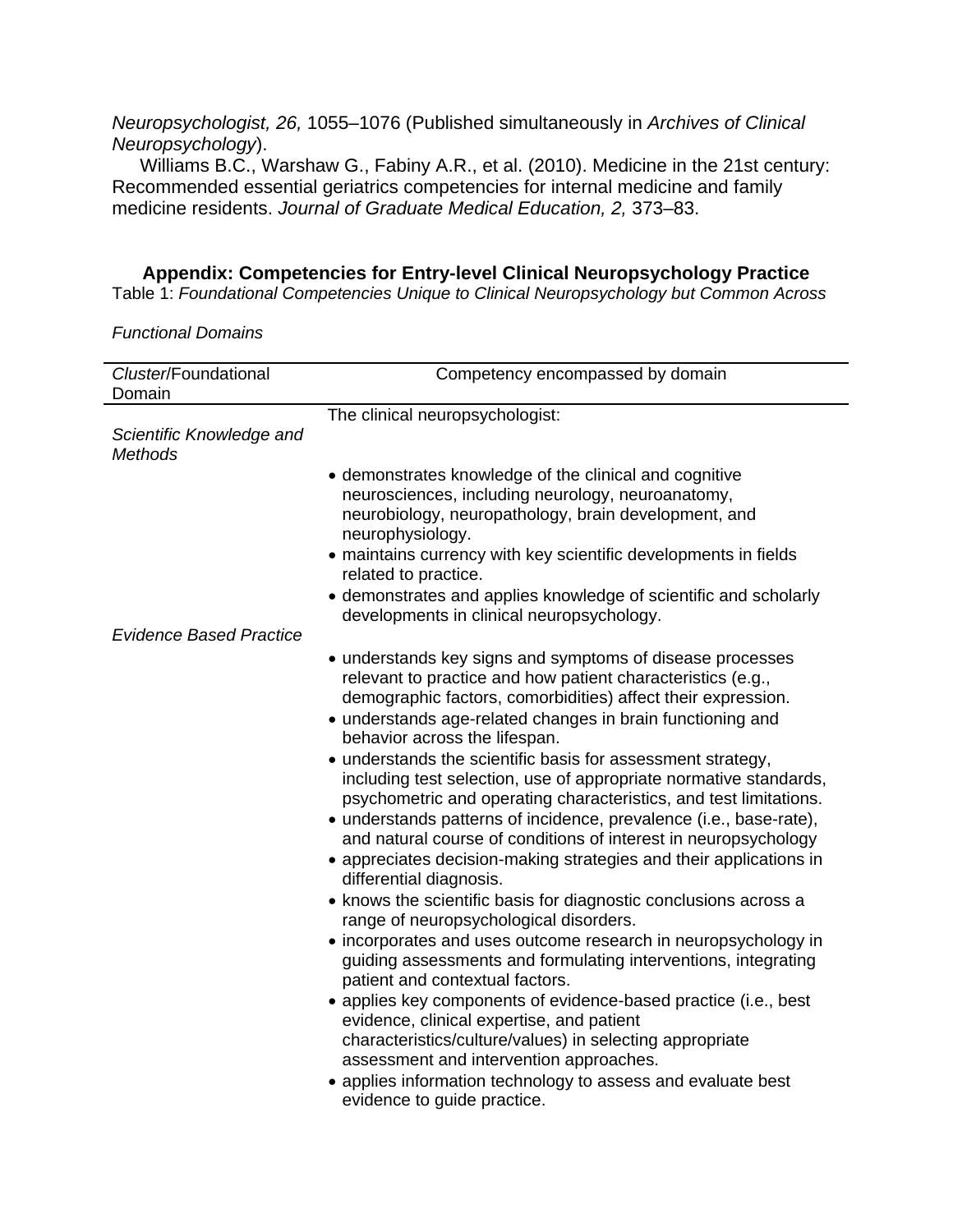| Individual and Cultural<br>Diversity                     |                                                                                                                                                                                                                                                                                                                                                                                                                                                                                                                                         |
|----------------------------------------------------------|-----------------------------------------------------------------------------------------------------------------------------------------------------------------------------------------------------------------------------------------------------------------------------------------------------------------------------------------------------------------------------------------------------------------------------------------------------------------------------------------------------------------------------------------|
|                                                          | • integrates knowledge of diversity issues in neuropsychological<br>assessment, research, treatment, and consultation (e.g. health<br>disparities, language differences, educational level, cultural<br>context, literacy, individual differences).<br>• understands and appreciates how cultural, linguistic, disability,<br>and other demographic/socioeconomic factors affect the process<br>and outcomes of neuropsychological assessments and the<br>application of normative data and interpretations in specific<br>populations. |
| Ethical, Legal Standards<br>and Policy                   |                                                                                                                                                                                                                                                                                                                                                                                                                                                                                                                                         |
|                                                          | • applies ethical concepts across a range of settings; demonstrates<br>awareness of legal issues relevant to the professional activities of<br>clinical neuropsychologists across settings, including healthcare,<br>research, school, military/veteran, industry, and forensic (e.g.,<br>criminal, personal injury, disability determination, fitness for duty,<br>$etc.$ ).<br>• understands specific ethical and legal issues that are relevant to                                                                                   |
|                                                          | neuropsychologist's activities across settings, including informed<br>consent, third party assessments, use of<br>technicians/psychometrists, third party observers, disclosure of                                                                                                                                                                                                                                                                                                                                                      |
|                                                          | neuropsychological test data, and test security.                                                                                                                                                                                                                                                                                                                                                                                                                                                                                        |
| Professional Identity                                    |                                                                                                                                                                                                                                                                                                                                                                                                                                                                                                                                         |
|                                                          | • demonstrates professional identity as a clinical<br>neuropsychologist; understands the unique contributions of<br>neuropsychology to different educational, healthcare, and<br>forensic/legal contexts.                                                                                                                                                                                                                                                                                                                               |
|                                                          | • demonstrates awareness of the roles of clinical<br>neuropsychologists, and how those roles vary across settings<br>(e.g., practice, research, training, etc.) and<br>assessment/intervention contexts.                                                                                                                                                                                                                                                                                                                                |
| <b>Reflective Practice/Self-</b><br>Assessment/Self-Care |                                                                                                                                                                                                                                                                                                                                                                                                                                                                                                                                         |
|                                                          | • engages in reflective self-assessment regarding the dynamic<br>knowledge base and skill sets necessary for practice in clinical<br>neuropsychology across practice settings with the goal of<br>improving skill level over time; understands limits of competence<br>in particular populations or settings and seeks to lessen their<br>impact through continuing education, peer<br>supervision/consultation, or additional training as needed.                                                                                      |
| Relationships                                            | • maintains effective and productive relationships with patients,<br>families, caregivers, colleagues, team members,<br>trainees/students, and communities across complex<br>interprofessional settings.                                                                                                                                                                                                                                                                                                                                |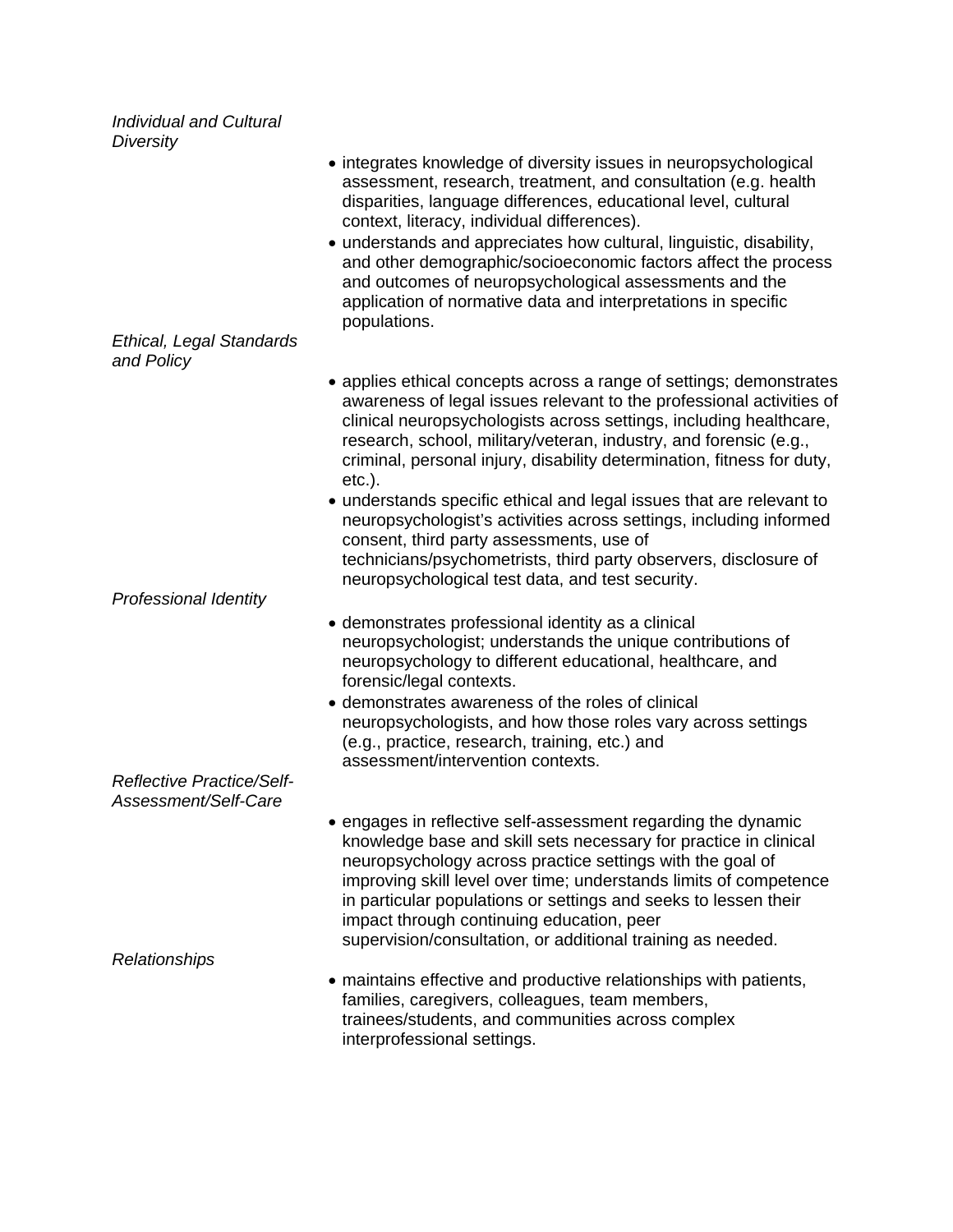| <b>Interdisciplinary Systems</b> | • communicates clearly and effectively through both oral and<br>written means, integrating and explaining neuropsychological<br>concepts and interpretations in a manner best suited to particular<br>audience (e.g., other professionals, patients, families, and<br>caregivers).                                                                                                                                                             |
|----------------------------------|------------------------------------------------------------------------------------------------------------------------------------------------------------------------------------------------------------------------------------------------------------------------------------------------------------------------------------------------------------------------------------------------------------------------------------------------|
|                                  |                                                                                                                                                                                                                                                                                                                                                                                                                                                |
|                                  | • demonstrates knowledge of key issues and concepts in related<br>disciplines (e.g., neurology, psychiatry, neuroradiology,<br>rehabilitation, education) the ability to communicate and interact<br>knowledgeably with professionals across these disciplines.<br>• understands the roles of other professionals with regard to patient<br>care and integrates the perspectives of related disciplines into<br>their case conceptualizations. |
|                                  | • makes appropriate referrals to other health professionals as part<br>of treatment planning.                                                                                                                                                                                                                                                                                                                                                  |
|                                  | • is able to work as a member of interprofessional teams and                                                                                                                                                                                                                                                                                                                                                                                   |
|                                  | collaborate with other professionals to contribute                                                                                                                                                                                                                                                                                                                                                                                             |
|                                  | neuropsychological information to overall team diagnostic<br>formulation, planning, and intervention.                                                                                                                                                                                                                                                                                                                                          |

Table 2: *Functional Competencies: Assessment*

| Domain                          | Competency encompassed by domain                                                                                                                                                                                                                                                                                                                                                                                                                                                                                                                                                             |
|---------------------------------|----------------------------------------------------------------------------------------------------------------------------------------------------------------------------------------------------------------------------------------------------------------------------------------------------------------------------------------------------------------------------------------------------------------------------------------------------------------------------------------------------------------------------------------------------------------------------------------------|
| Knowledge-based<br>competencies | The clinical neuropsychologist will have knowledge of:                                                                                                                                                                                                                                                                                                                                                                                                                                                                                                                                       |
|                                 | neuropsychology of behavior, including information processing<br>$\bullet$<br>theories, cognitive/affective neuroscience, social neuroscience,<br>cultural neuroscience, and behavioral neurology.<br>patterns of behavioral, cognitive, and emotional impairments<br>$\bullet$<br>associated with neurological and related diseases and conditions that<br>affect brain structure and functioning.<br>neurochemistry, neuropsychopharmacology, neuroendocrinology, and<br>$\bullet$<br>related areas relevant to practice.<br>neurodiagnostic techniques relevant to practice.<br>$\bullet$ |
|                                 | effects of common systemic medical illnesses on brain functioning<br>$\bullet$<br>and behavior.<br>patterns of behavioral, cognitive, and emotional impairments<br>associated with psychiatric disorders.                                                                                                                                                                                                                                                                                                                                                                                    |
|                                 | potential influences of motivational factors and assessment context on<br>test performance.                                                                                                                                                                                                                                                                                                                                                                                                                                                                                                  |
|                                 | medications used for common medical diseases and psychiatric<br>disorders and their effects on brain functioning and behavior.<br>theories and methods of measurement and psychometrics relevant to<br>$\bullet$<br>cognitive abilities, social and emotional functioning, and brain-<br>behavior relationships, including test development, reliability, reliable<br>change, and validity approaches (e.g., construct, content, criterion,<br>ecological).                                                                                                                                  |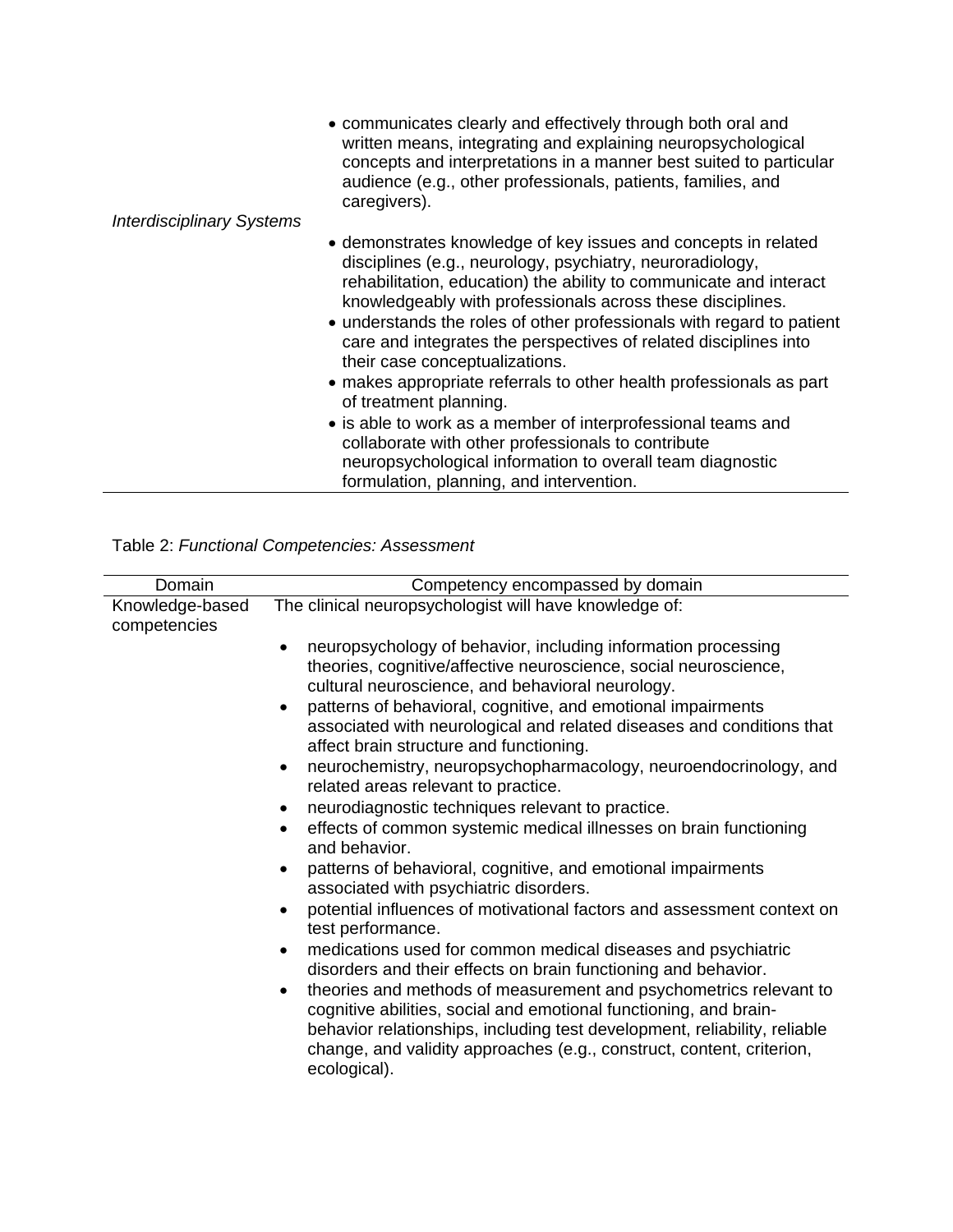|              | potential functional implications of neuromedical conditions and<br>neuropsychological impairments as they relate to everyday ability<br>level, quality of life, and educational/working/social/living<br>environments.                                                                                                                                                                                                                                                                                                                                                                                                                                                                                                                                                                                                                                                                                                                                                                                                                                                                                                                                                                                                                                                                                                                                                                                                                                                                                                                                                                                                                                                                                |
|--------------|--------------------------------------------------------------------------------------------------------------------------------------------------------------------------------------------------------------------------------------------------------------------------------------------------------------------------------------------------------------------------------------------------------------------------------------------------------------------------------------------------------------------------------------------------------------------------------------------------------------------------------------------------------------------------------------------------------------------------------------------------------------------------------------------------------------------------------------------------------------------------------------------------------------------------------------------------------------------------------------------------------------------------------------------------------------------------------------------------------------------------------------------------------------------------------------------------------------------------------------------------------------------------------------------------------------------------------------------------------------------------------------------------------------------------------------------------------------------------------------------------------------------------------------------------------------------------------------------------------------------------------------------------------------------------------------------------------|
| Applied      |                                                                                                                                                                                                                                                                                                                                                                                                                                                                                                                                                                                                                                                                                                                                                                                                                                                                                                                                                                                                                                                                                                                                                                                                                                                                                                                                                                                                                                                                                                                                                                                                                                                                                                        |
| competencies | The clinical neuropsychologist will be able to:<br>analyze and clarify referral questions based on the context,<br>professional roles, and the patient/examinee presentation.<br>gather information key to addressing the referral question, including<br>interview(s), targeted behavioral observations, and review of records.<br>appropriately select tests, measures, and other information sources<br>$\bullet$<br>consistent with best evidence and specific context of assessment,<br>including assessment of performance and symptom validity, if<br>relevant.<br>appropriately administer and score tests and measures.<br>$\bullet$<br>interpret assessment results, with formation of an integrated<br>$\bullet$<br>conceptualization that draws from all relevant information sources<br>(e.g., interview, test results, behavioral observations, records).<br>provide recommendations for management that are appropriate to the<br>$\bullet$<br>assessment context and consistent with evidence-based practices.<br>demonstrate written communication skills in the production of<br>$\bullet$<br>integrated neuropsychological assessment reports.<br>provide feedback, as relevant to the assessment context, to patients,<br>families, or caregivers in a sensitive manner adapting to the needs of<br>the specific audience.<br>address issues related to specific populations (e.g. cultural or<br>$\bullet$<br>linguistic differences, physical or mental disability, use of interpreters,<br>educational level) appropriately by referring to other providers with<br>specialized competence, obtaining consultation, and describing<br>limitations in assessment interpretation. |

Table 3: *Functional Competencies: Intervention*

| Domain                          | Competency encompassed by domain                                                                                                                                                                                                                                                                                                                                                                                                                                                                                                                                                                                                                                                                   |
|---------------------------------|----------------------------------------------------------------------------------------------------------------------------------------------------------------------------------------------------------------------------------------------------------------------------------------------------------------------------------------------------------------------------------------------------------------------------------------------------------------------------------------------------------------------------------------------------------------------------------------------------------------------------------------------------------------------------------------------------|
| Knowledge-based<br>competencies | The clinical neuropsychologist will have knowledge of:                                                                                                                                                                                                                                                                                                                                                                                                                                                                                                                                                                                                                                             |
|                                 | evidenced-based intervention practices to address cognitive and<br>$\bullet$<br>behavioral problems present in different clinical populations.<br>theoretical and procedural bases of intervention methods appropriate<br>to address disorders of language, attention, learning and memory,<br>executive skills, problem solving, perceptual processing, sensorimotor<br>functioning, and psychological/emotional adjustment.<br>how complex neurobehavioral disorders (e.g., aphasia, anosognosia,<br>$\bullet$<br>neuropsychiatric illness) and sociocultural factors can affect the<br>applicability of interventions.<br>how to promote cognitive health with patients through activities such |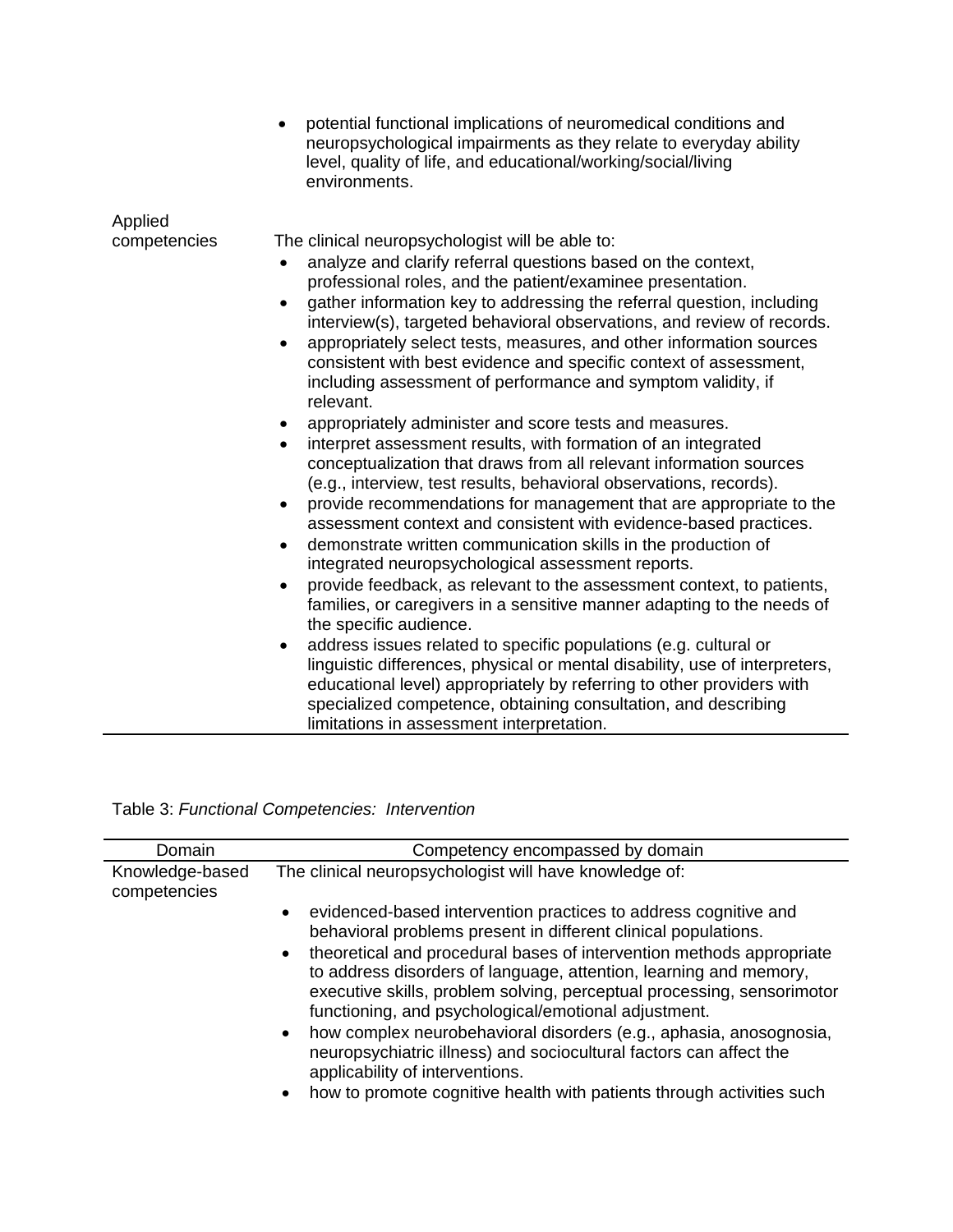|                         | as physical and cognitive exercise, stress management, and sleep<br>hygiene.<br>empirically supported interventions provided by psychologists and<br>$\bullet$<br>other mental and behavioral health professionals.                                                                                                                                                                                                                                |
|-------------------------|----------------------------------------------------------------------------------------------------------------------------------------------------------------------------------------------------------------------------------------------------------------------------------------------------------------------------------------------------------------------------------------------------------------------------------------------------|
| Applied<br>competencies | The clinical neuropsychologist will be able to:                                                                                                                                                                                                                                                                                                                                                                                                    |
|                         | identify targets of interventions and specify intervention needs.<br>employ assessment and provision of feedback for therapeutic benefit.<br>identify potential barriers to intervention and adapt interventions to<br>minimize such barriers.<br>develop and implement treatment plans that address<br>$\bullet$<br>neuropsychological deficits while accounting for patient preferences,<br>individual differences, and social cultural context. |
|                         | implement evidence-based interventions in neuropsychological<br>$\bullet$<br>disorders.                                                                                                                                                                                                                                                                                                                                                            |
|                         | independently evaluate the effectiveness of interventions employing<br>$\bullet$<br>appropriate assessment and outcome measurement strategies.                                                                                                                                                                                                                                                                                                     |
|                         | demonstrate an awareness of ethical and legal ramifications of                                                                                                                                                                                                                                                                                                                                                                                     |

neuropsychological intervention strategies.

Table 4: *Functional Competencies: Consultation*

| Domain                          | Competency encompassed by domain                                                                                                                                    |
|---------------------------------|---------------------------------------------------------------------------------------------------------------------------------------------------------------------|
| Knowledge-based<br>competencies | The clinical neuropsychologist will have knowledge of:                                                                                                              |
|                                 | professional roles and expectations of a consulting clinical<br>$\bullet$<br>neuropsychologist specific to each setting.                                            |
|                                 | relevant literatures on the roles of neuropsychologists in consultation<br>settings.                                                                                |
|                                 | appropriate and contextually sensitive methods of consultation.                                                                                                     |
| Applied<br>competencies         | The clinical neuropsychologist will be able to:                                                                                                                     |
|                                 | determine and clarify referral issues.<br>$\bullet$                                                                                                                 |
|                                 | educate referral sources regarding the utility and relevance of<br>neuropsychological services.                                                                     |
|                                 | communicate findings from consultation activities effectively and<br>efficiently.                                                                                   |
|                                 | provide effective assessment feedback and articulate appropriate<br>recommendations in language appropriate for the audience.                                       |
|                                 | provide effective consultation services within common settings and<br>contexts in clinical neuropsychology practice.                                                |
|                                 | communicate scientific findings within clinical neuropsychology in a<br>manner that is relevant to the consultation setting and understandable<br>to the recipient. |
|                                 | provide consultation in clinical research regarding brain behavior<br>relationships and appropriate neurobehavioral assessment strategies<br>and tools.             |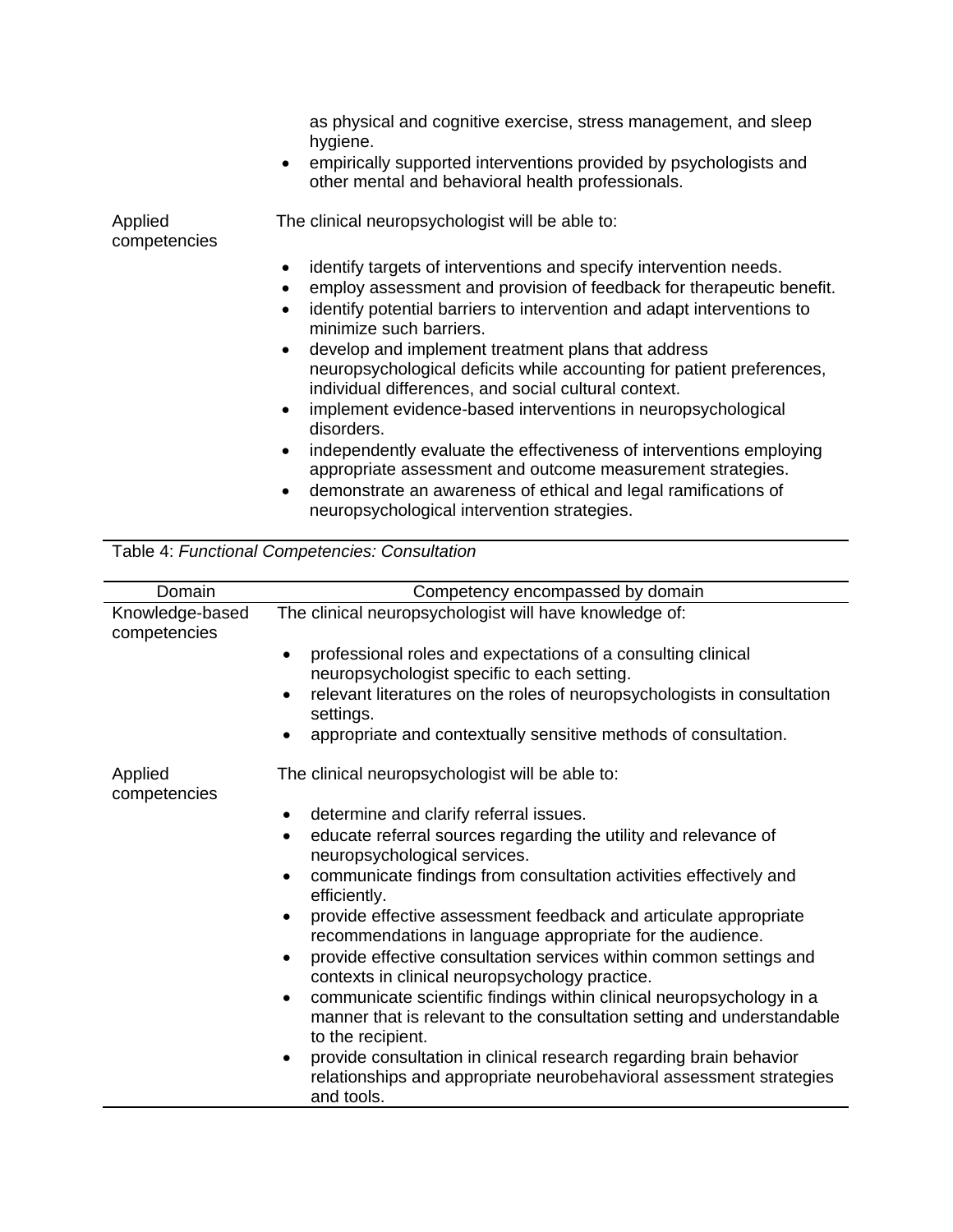| Domain                          | Competency encompassed by domain                                                                                                                                                                                                                                                                                                                                                                                                                                                                                                   |
|---------------------------------|------------------------------------------------------------------------------------------------------------------------------------------------------------------------------------------------------------------------------------------------------------------------------------------------------------------------------------------------------------------------------------------------------------------------------------------------------------------------------------------------------------------------------------|
| Knowledge-based<br>competencies | The clinical neuropsychologist will have knowledge of:                                                                                                                                                                                                                                                                                                                                                                                                                                                                             |
|                                 | the scientific method in generating neuropsychological knowledge<br>$\bullet$<br>and evaluating findings related to neuropsychological techniques,<br>brain-behavior relationships, assessment strategies, and<br>interventions.<br>research design and analysis relevant to clinical neuropsychological<br>$\bullet$<br>science and practice.                                                                                                                                                                                     |
|                                 | the wide array of factors that mediate and modulate behavior and<br>$\bullet$<br>their implications for neuropsychological and related research.<br>performs research in an ethical and responsible manner, adhering to<br>$\bullet$<br>established national and institutional guidelines.                                                                                                                                                                                                                                         |
| Applied<br>competencies         | The clinical neuropsychologist will be able to:                                                                                                                                                                                                                                                                                                                                                                                                                                                                                    |
|                                 | select research topics and perform literature reviews effectively.<br>٠<br>demonstrate skills in conceptualizing, implementing, and interpreting<br>$\bullet$<br>research design and statistical analysis.<br>perform research activities, monitoring of progress, and evaluation of<br>$\bullet$<br>outcomes accurately and effectively.<br>communicate research findings effectively.<br>$\bullet$<br>apply research methods in evaluating effectiveness of professional<br>$\bullet$<br>activities in clinical neuropsychology. |

Table 5: *Functional Competencies: Research/Evaluation*

| Domain                          | Competency encompassed by domain                         |
|---------------------------------|----------------------------------------------------------|
| Knowledge-based<br>competencies | The clinical neuropsychologist will have knowledge of:   |
|                                 | • supervision theories, methods, and practices in profes |

Table 6: *Functional Competencies: Teaching/Supervision*

| Knowledge-based<br>competencies | The clinical neuropsychologist will have knowledge of:                                                                                                                                                                                                                                                                                                    |
|---------------------------------|-----------------------------------------------------------------------------------------------------------------------------------------------------------------------------------------------------------------------------------------------------------------------------------------------------------------------------------------------------------|
|                                 | supervision theories, methods, and practices in professional<br>$\bullet$<br>psychology and clinical neuropsychology.<br>developmental stages in training that may impact the acquisition of<br>$\bullet$<br>clinical neuropsychology knowledge and skills.<br>ethical issues and state requirements relevant to teaching and<br>$\bullet$<br>supervision |
| Applied<br>competencies         | The clinical neuropsychologist will be able to:                                                                                                                                                                                                                                                                                                           |
|                                 | provide effective teaching activities, presenting materials in an<br>٠<br>organized manner that is appropriate to the needs of the audience.<br>provide effective training to psychology trainees in the foundations of<br>٠<br>assessment, psychometric theory, and the administration and scoring                                                       |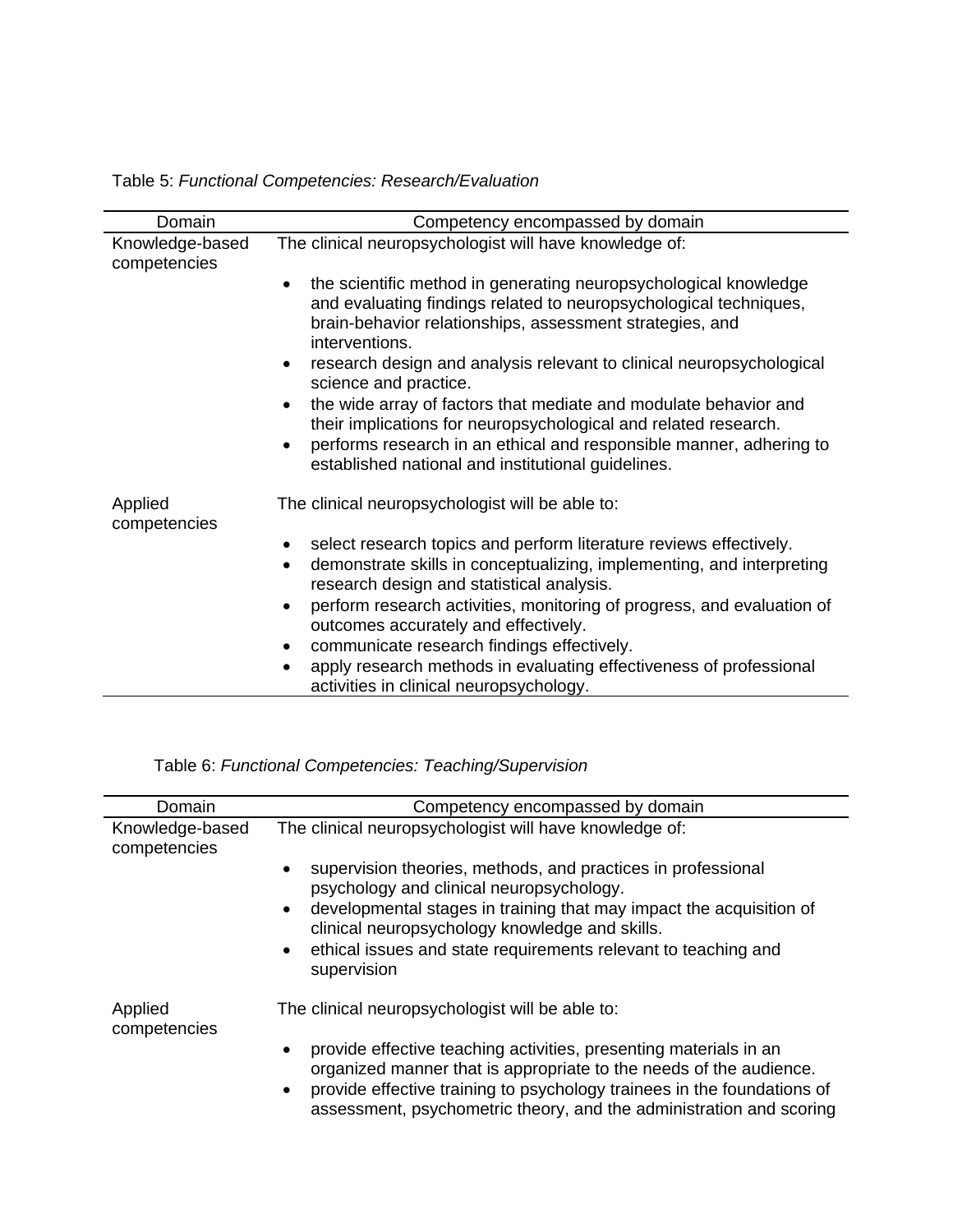procedures for tests and measures employed in clinical neuropsychology practice. • provide effective training in developing and asserting professional identity and role as a clinical neuropsychologist. • provide effective training in neuropsychological interviewing, test interpretation, case conceptualization, and the development of recommendations. • provide effective training in treatment planning and the provision of feedback. • demonstrate sensitivity to individual and cultural differences in supervisory contexts.

## Table 7: *Functional Competencies: Management/Administration*

| Domain                          | Competency encompassed by domain                                                                                                                                                                                                                                                                                                   |
|---------------------------------|------------------------------------------------------------------------------------------------------------------------------------------------------------------------------------------------------------------------------------------------------------------------------------------------------------------------------------|
| Knowledge-based<br>competencies | The clinical neuropsychologist will have knowledge of:                                                                                                                                                                                                                                                                             |
|                                 | • administrative structures of practice settings relevant to<br>neuropsychology.                                                                                                                                                                                                                                                   |
|                                 | • common administrative and business practices needed to address<br>prevalent assessment and consultation issues in neuropsychology<br>practice (e.g., referral patterns, coding, billing, documentation).<br>• methods and procedures for outcome assessment, program evaluation,<br>and research in neuropsychology.             |
| Applied<br>competencies         | The clinical neuropsychologist will be able to:                                                                                                                                                                                                                                                                                    |
|                                 | • function effectively within administrative systems, educating others<br>about role of neuropsychology and supporting structures with the goal<br>of improving access to needed services.<br>• implement administrative structures to address needs in<br>neuropsychology practice settings (e.g., quality improvement, access to |
|                                 | care, funding).<br>• train and supervise technicians/psychometrists and monitor their skills<br>following regulatory, ethical and legal standards.                                                                                                                                                                                 |

| Table 8: Functional Competencies: Advocacy |
|--------------------------------------------|
|--------------------------------------------|

| Domain                          | Competency encompassed by domain                                                                                                                                                   |
|---------------------------------|------------------------------------------------------------------------------------------------------------------------------------------------------------------------------------|
| Knowledge-based<br>competencies | The clinical neuropsychologist will have knowledge of:                                                                                                                             |
|                                 | • regulatory and policy initiatives that can affect provision of<br>neuropsychology services and access to care.                                                                   |
| Applied<br>competencies         | The clinical neuropsychologist will be able to:                                                                                                                                    |
|                                 | • apply scientific knowledge and skills in neuropsychology to advocate for<br>needs of individuals/groups across systems and to advocate for equity<br>and access to quality care. |